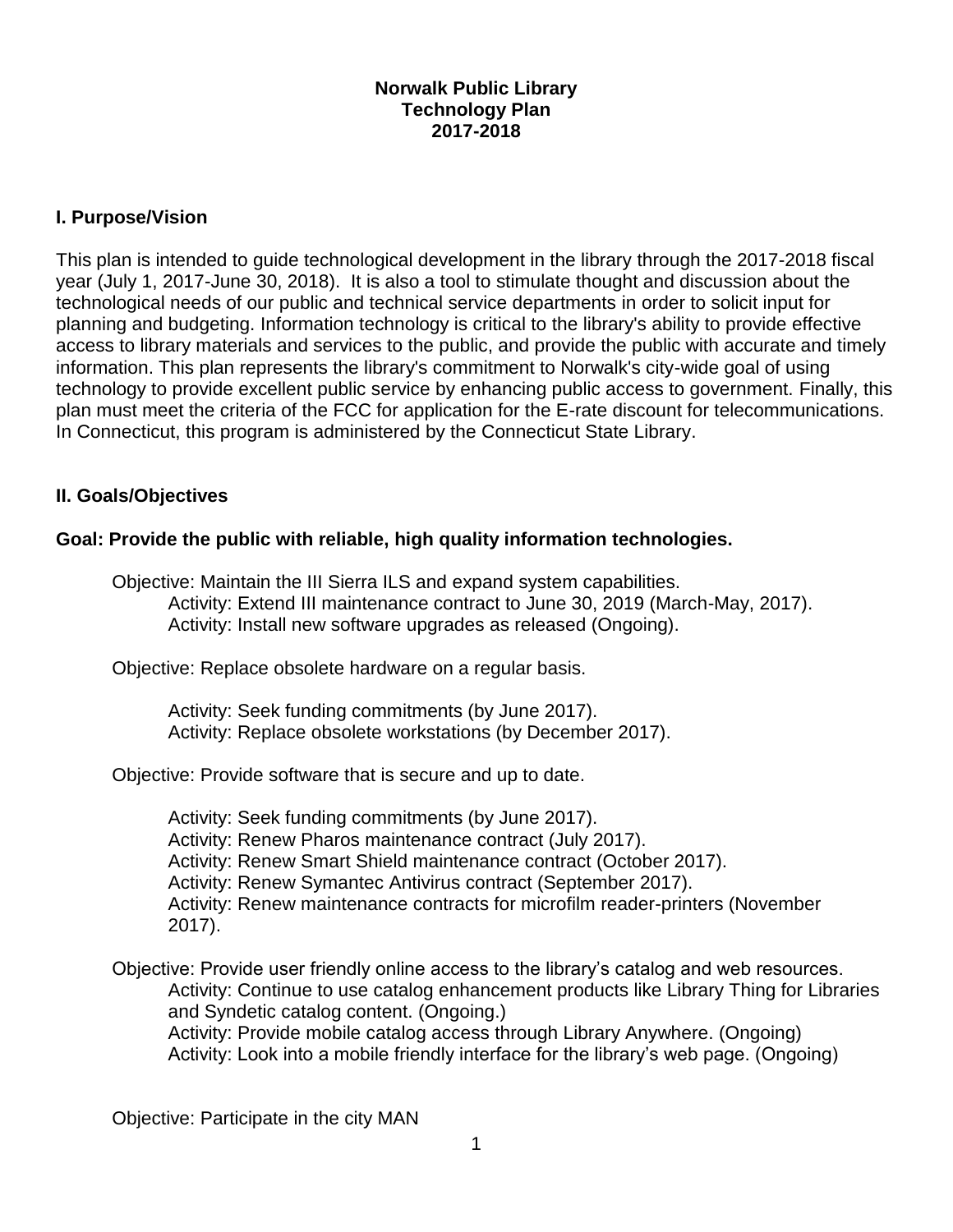Activity: Seek funding commitments (by June 2017). Activity: Contribute to planning activities with the city, including a new MAN contract (Ongoing). Activity: Monitor MAN performance (Ongoing). Activity: Monitor DBO connectivity (Ongoing).

#### **Goal: Support the technology needs of library public outreach and service extension initiatives**.

Objective: Install an RFID system to facilitate checkout and self-check.

Activity: Install RFID –ready 3M self check stations with integrated Comprise payment systems. (Completed January 2017) Activity: Secure capital funding (2017-18 budget cycle). Activity: Tag library materials with RFID labels (Fall 2017-Spring 2018) Activity: Install staff workstations (Fall 2017)

Objective: Support the efforts of the Norwalk History room to make elements of the collection available to the public online.

Activity: Support Past Perfect software to organize History Room holdings and make them available in digital form online (Ongoing). Activity: Digitize our holdings of the South Norwalk Sentinel, and in partnership with the State Library, host it on the Connecticut Digital Archive. (In progress.)

Objective: Exploit unanticipated opportunities.

Activity: Seek input from the Library Technology Committee (Ongoing). Activity: Monitor the library IT environment (Ongoing).

#### **III. Review: Accomplished under 2016-2017 plan**

- 1. 30 new computers were purchased and deployed in FY 2016-17.
- 2. An extensive review of self-check systems lead to the purchase of a 3M station with and integrated Comprise payment terminal, installed in July. Two additional terminals have been ordered for the Children's Room and South Norwalk Branch.
- 3. A major project to convert book processing to Baker & Taylor's Customized Library Service was undertaken in 2015. Supervisors reviewed the project in the spring of 2016 and decided it did not meet our needs.
- 4. A Comprise Smart Money Manager server was purchased and installed, and three staff workstations with cash drawers will be installed in January 2017.
- 5. III's Fines Payment Web Service was installed to integrate credit card payments at selfchecks and Comprise stations with Sierra patron accounts.
- 6. The South Norwalk Sentinel has been bid, a contract was awarded, and digitization is scheduled to begin in January 2107.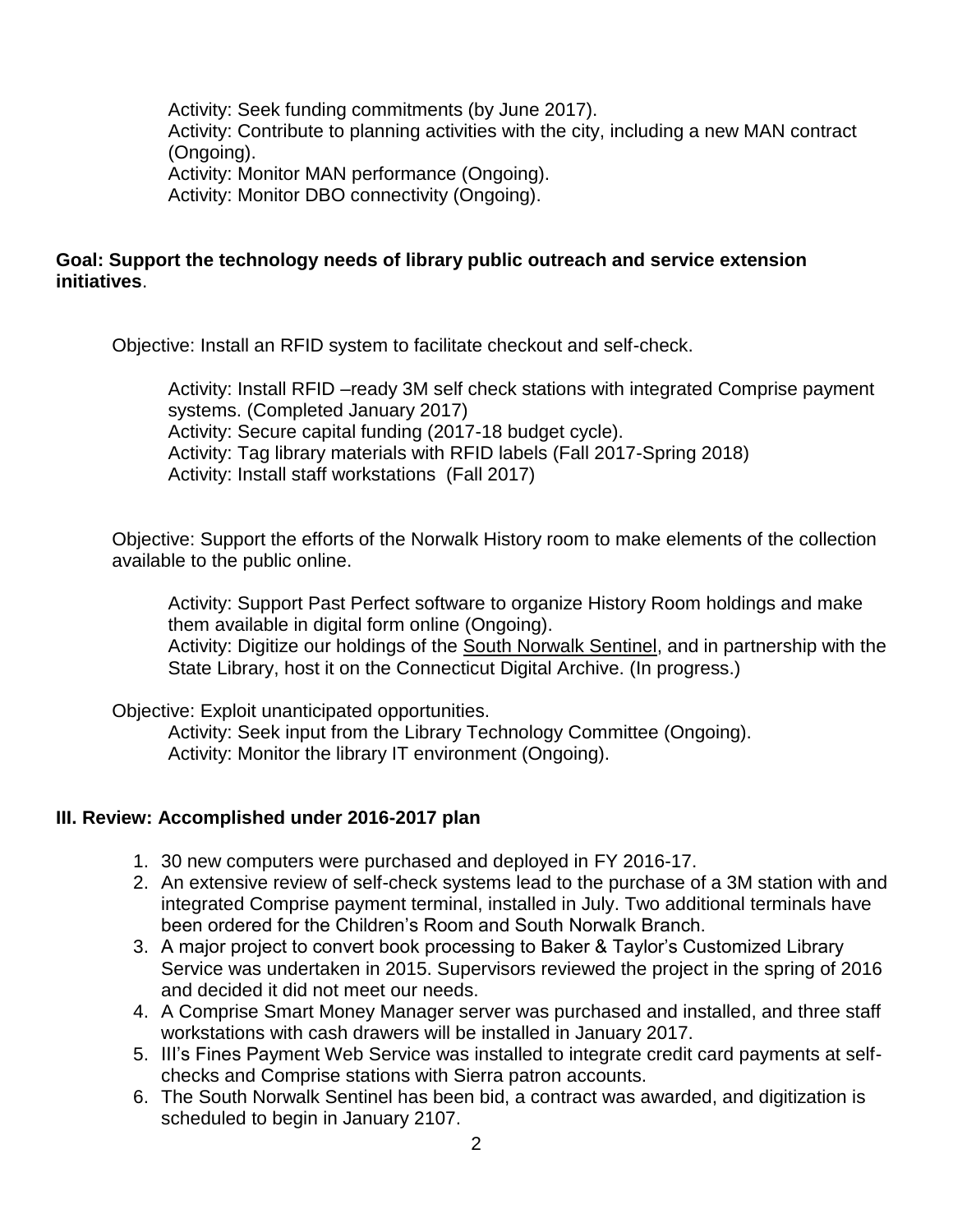- 7. A private wireless access point to support promotional Chromecasts to the lobby TV was installed.
- 8. Past Perfect's online software was purchased for the History Room to do web displays.
- 9. Software and hardware maintenance contracts were renewed as needed.
- 10.The migration of our internet service from CEN (Connecticut Education Network) to DBO (Digital Back Office) was completed December 1<sup>st</sup>.

### **IV. Program Integration**

It is difficult to conceive of running a modern library without computers and telecommunication technology. We use our III Sierra system and our patron and collection databases to provide circulation service, holds, accountability, acquisitions, cataloging, and collection management. We use SkyRiver for cataloging records with the State Library's OCLC CatExpress service as backup. Reference depends heavily on online databases, both subscription, and those provided through the state's ICONN program. We use Centurion Smart Shield and Fortres for computer security and Pharos to manage public workstations. Patrons use our OPACs and computer workstations heavily to access our collection, access the internet, use databases, or use MS Office programs.

#### **V. Telecommunications**

The telecommunications backbone that supports our connectivity is the city's MAN, with Digital Back Office (DBO) as our internet service provider.

Both buildings also use free cable connections provided by Cablevision. The Cablevision connections are used for applications that we want to segregate from the library's network, like "stand alone" machines and free public wireless internet access.

## **VI. Staff Development**

We expect staff to come aboard with a high level of computer competency. Indeed, our job descriptions require it. Building on that, staff members receive on-the-job training, and can take advantage of books, knowledgeable co-workers, help files, online documentation, workshops and conferences. Staff members are encouraged to attend the annual Connecticut Library Association Conference and to take advantage of instructional workshops offered at the State Library's Middletown Service Center. In addition, employees have access to training sessions on basic computer skills, and Microsoft Office applications conducted by the city. Finally, the library maintains staff development funds to reimburse staff members for continuing education expenses and membership in professional organizations.

#### **VII. Review and Assessment**

This plan will be reviewed and revised annually by a technology committee consisting of the director, assistant director, director of library technology, director of children's services, director of information services, head cataloger, webmaster, computer technician, and director of circulation. Interim reviews and revisions will be made during the planning period if needed. Committee members will use their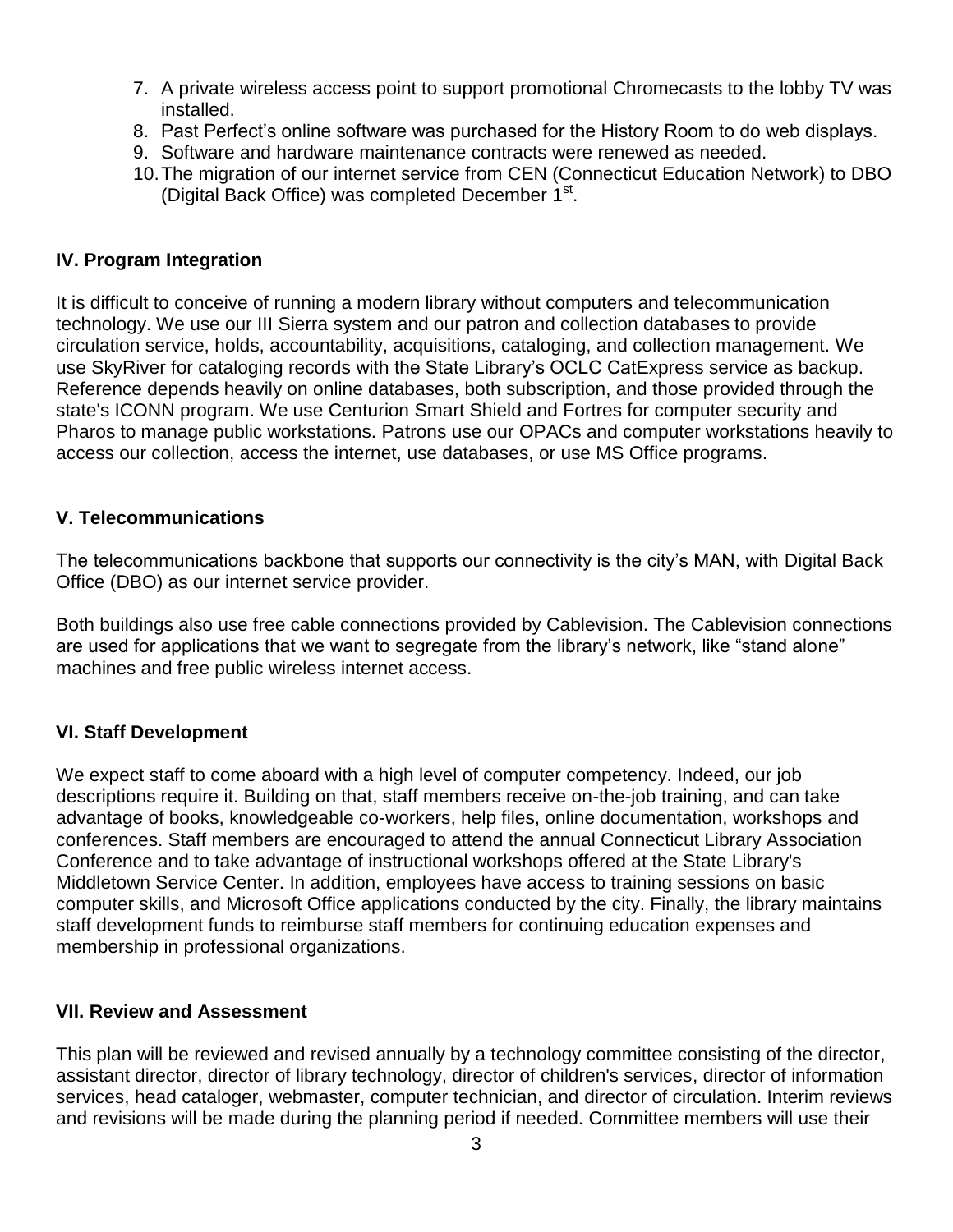operational experience to evaluate the plan, as well as regularly generated reports such as circulation statistics and Pharos login statistics, and specially generated reports. In addition, staff will endeavor to remain current with trends and issues in library technology through appropriate journals, news lists, workshops and conferences.

## **IX. Approval**

The revised plan will be sent to the library board for approval each year.

## **Appendix I**

| <b>Technology Budget Request</b><br><b>Norwalk Public Library-City IT Department</b><br>FY 2017-2018 |           |
|------------------------------------------------------------------------------------------------------|-----------|
| <b>IT Operating Budget</b>                                                                           |           |
| IT Services (5255)                                                                                   |           |
| III Contract 7/1/17-6/30/18                                                                          | \$49,500  |
| Other Professional Services (5258)                                                                   |           |
| Reader/Printer Maintenance (3)                                                                       | \$2,600   |
| <b>Software (5742)</b>                                                                               |           |
| Pharos maintenance charge—NPL and SoNo (7/17-6/18)                                                   | \$2,960   |
| Centurion Smart Shield maintenance charge                                                            | \$<br>800 |
| Antivirus renewal for 160 computers                                                                  | \$5,000   |
| Past Perfect + Past perfect Online                                                                   | \$1,000   |
| Self-Check maintenance                                                                               | \$2,400   |
| Comprise maintenance: Smart Pay, 3 staff stations                                                    | \$5,000   |

Total IT Operating: \$69,260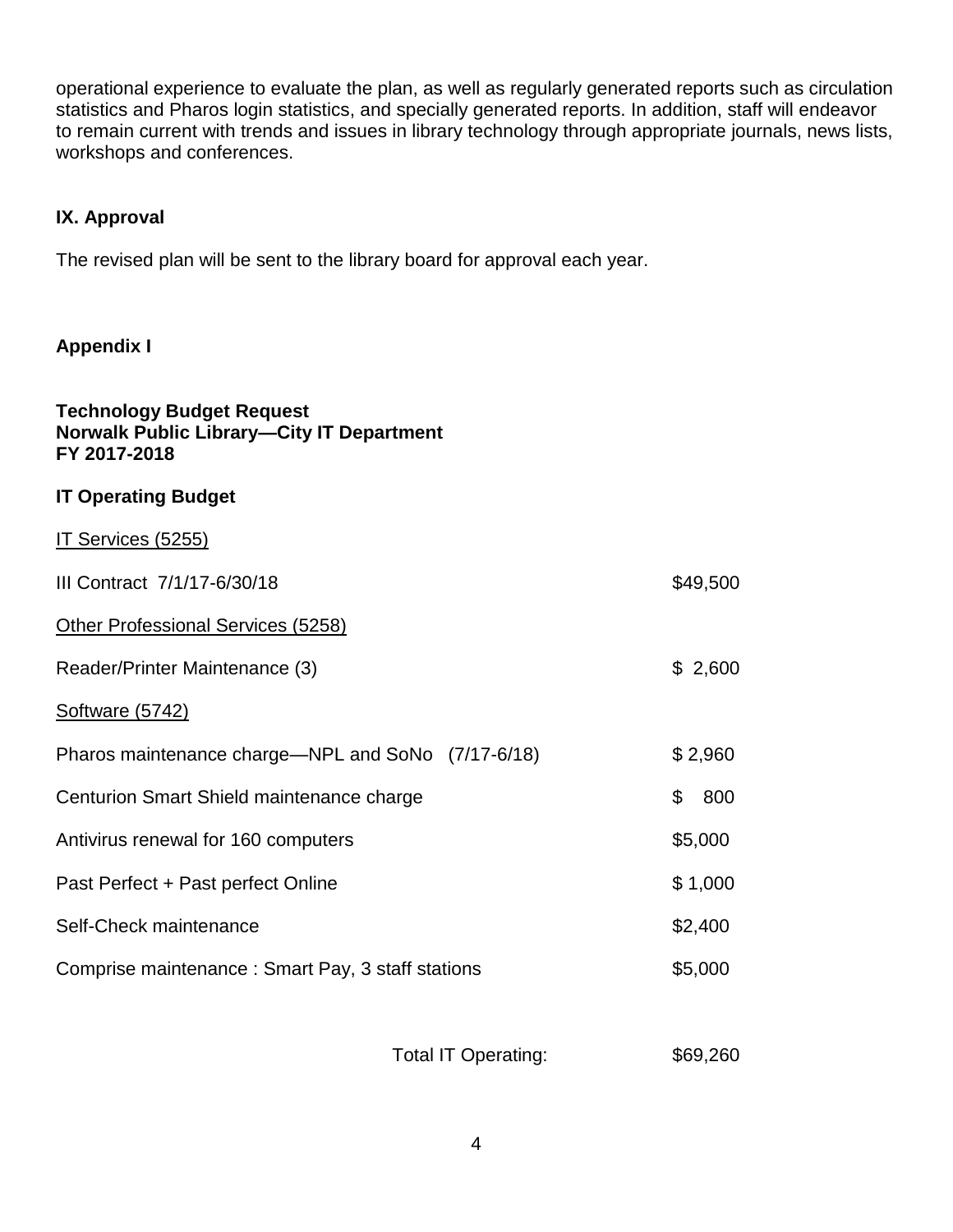# **IT Capital Budget**

| Computer /tablet replacement (per IT Department)                            |                                 | \$23,400           |
|-----------------------------------------------------------------------------|---------------------------------|--------------------|
| <b>Library Operating Budget</b>                                             |                                 |                    |
| Proquest:<br>Syndetic catalog enhancements<br>Librarything/Library Anywhere |                                 | \$1,400<br>\$2,100 |
| Rosetta Stone (EBSCO)                                                       |                                 | \$7,700            |
| B&T TS360 accounts                                                          |                                 | \$1,400            |
| <b>SkyRiver</b>                                                             |                                 | \$16,000           |
| <b>OCLC Cat Express (State Library)</b>                                     |                                 | \$2,000            |
| <b>E-Rate Online</b>                                                        |                                 | \$4,000            |
| <b>DBO MAN maintenance</b>                                                  |                                 | \$33,000           |
| <b>DBO</b> internet service                                                 |                                 | \$5,400            |
|                                                                             | <b>Total Library Operating:</b> | \$86,000           |

# **Library Capital Budget**

| Newspaper digitization        | \$21,000  |
|-------------------------------|-----------|
| <b>RFID conversion</b>        | \$86,000  |
| <b>Total Library Capital:</b> | \$107,000 |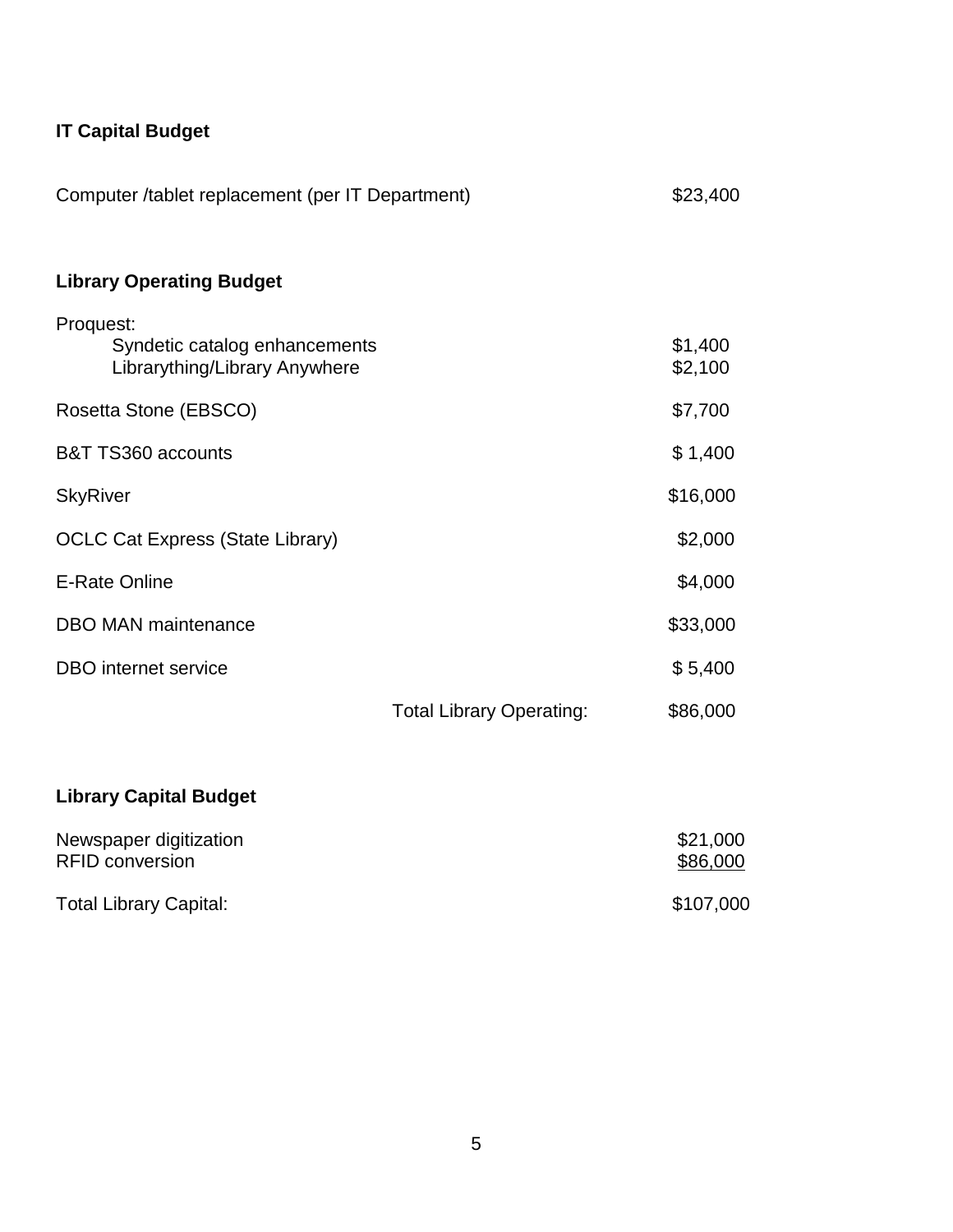# **Appendix II**

# **Computer Inventory--Norwalk Public Library**

# **Main Library**

| Adult area (main floor)<br><b>Circulation workstations</b><br><b>Circulation office</b><br><b>Self Check</b><br><b>ILL Clerk</b><br>Reference<br><b>Pharos stations</b><br><b>OPAC</b><br><b>Public workstations</b><br>Microfilm station<br>Computer Lab laptops     | 4<br>5<br>1<br>1<br>$\begin{array}{c} 3 \\ 3 \\ 5 \end{array}$<br>30<br>1<br>$\frac{9}{62}$                            |  |
|-----------------------------------------------------------------------------------------------------------------------------------------------------------------------------------------------------------------------------------------------------------------------|------------------------------------------------------------------------------------------------------------------------|--|
| Children's area (second floor)<br><b>Circulation workstations</b><br><b>Staff workstations</b><br><b>OPAC</b><br><b>Public workstations</b><br><b>Pharos stations</b>                                                                                                 | 3<br>6<br>$\begin{array}{c}\n3 \\ 8 \\ 23\n\end{array}$                                                                |  |
| <b>Technical Services and basement</b><br><b>Staff workstations</b><br>History Rm.<br>Reference office<br>Sierra servers<br>Other servers<br><b>OPAC</b><br><b>LL Reference</b><br>LL Makerspace<br><b>Teen Room workstations</b><br><b>Teen Room Pharos stations</b> | 9<br>$\overline{2}$<br>10<br>$\overline{2}$<br>$\overline{2}$<br>$\overline{2}$<br>$\overline{1}$<br>4<br>6<br>1<br>39 |  |
| Administration<br><b>Staff workstations</b><br>Staff workstations/laptops<br><b>Building services</b><br>Laptops                                                                                                                                                      | 4<br>1<br>$\frac{3}{10}$                                                                                               |  |
| <b>Total main library</b>                                                                                                                                                                                                                                             | 134                                                                                                                    |  |